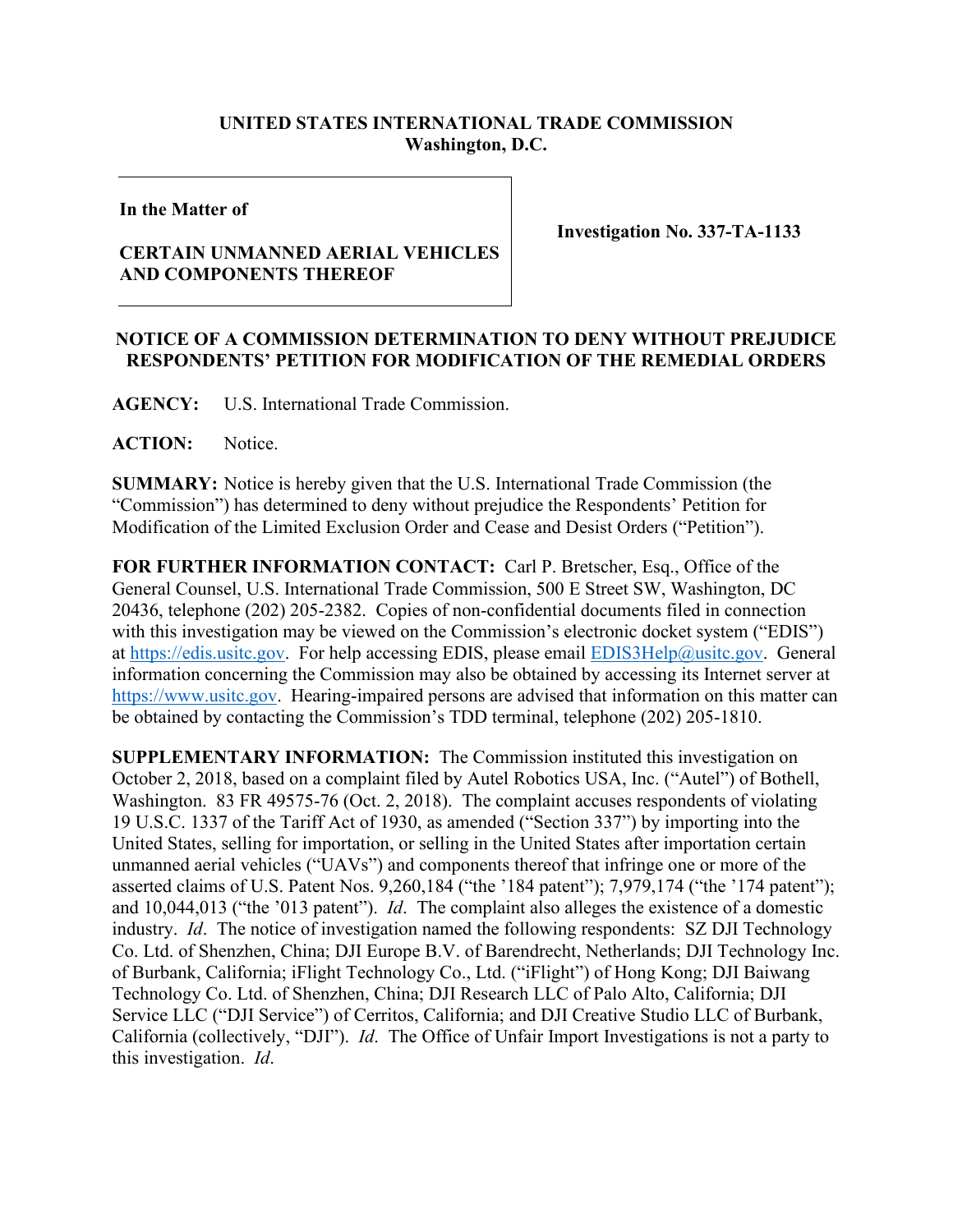On September 13, 2019, the presiding Administrative Law Judge ("ALJ") issued Order No. 21, granting in part Autel's motion to strike evidence and expert opinions relating to DJI's allegedly new designs for rotor and battery locking mechanisms that DJI disclosed after the close of discovery. Order No. 21 at 2-4 (Sept. 13, 2019).

The ALJ held an evidentiary hearing on October 21-23, 2019. At the start of that hearing, the ALJ announced that DJI's new locking designs are not part of this investigation.

On March 2, 2020, the ALJ issued a combined Initial Determination on Violation of Section 337 ("ID") and Recommended Determination ("RD") on Remedy and Bonding, finding a violation of Section 337 by way of infringement of the '184 patent but no violation with respect to the '174 or '013 patents. On March 16, 2020, the parties filed petitions for review of certain findings in the ID, pursuant to Commission Rule 210.43(a) (19 CFR 210.43(a)). The parties filed their respective responses to the opposing petitions on March 24, 2020, pursuant to Commission Rule 210.43(c) (19 CFR 210.43(c)).

On May 29, 2020, while the parties' petitions for review were still pending before the Commission, respondents' counsel filed a letter with the Commission attaching four recent Final Written Decisions by the Patent Trial and Appeal Board ("PTAB") of the U.S. Patent and Trademark Office, in which the PTAB found the challenged claims of the '184, '174, and '013 patents, including the claims asserted in this investigation, to be unpatentable. *See SZ DJI Technology Co. v. Autel Robotics USA LLC*, Case IPR2019-00343, Final Written Decision Finding All Challenged Claims Unpatentable (PTAB May 21, 2020) (regarding '184 patent); *SZ DJI Technology Co. v. Autel Robotics USA LLC*, Case IPR2019-00250, Final Written Decision Finding All Challenged Claims Unpatentable (PTAB May 13, 2020) (regarding '174 patent); *SZ DJI Technology Co. v. Autel Robotics USA LLC*, Case IPR2019-00249, Final Written Decision Finding All Challenged Claims Unpatentable (PTAB May 13, 2020) (regarding '174 patent); *SZ DJI Technology Co. v. Autel Robotics USA LLC*, Case IPR2019-00016, Final Written Decision Finding All Challenged Claims Unpatentable (PTAB May 14, 2020) (regarding '013 patent).

On June 8, 2020, the Commission issued a notice stating that it determined to partially review the ID with respect to infringement of the '184 patent, the ALJ's decision to exclude DJI's allegedly new rotor locking designs from this investigation, [1](#page-1-0) and the impact, if any, of the PTAB's Final Written Decision finding the '184 patent claims unpatentable. Comm'n Notice at 2-3 (June 9, 2020). The Commission determined not to review the ID's findings that: 1) there is no violation of Section 337 with respect to either the '174 or '013 patents; 2) the asserted claims of the '184 patent are not invalid; and 3) the domestic industry requirement is satisfied. *Id*. The Commission asked the parties to brief several questions regarding the issues under review as well as remedy, bonding, and the public interest. *Id*. at 4-5.

On August 20, 2020, the Commission determined that DJI violated Section 337 by importing into the United States, selling for importation, or selling in the United States after importation certain UAVs and components thereof (with the exception of DJI's Inspire UAVs) that infringe claims 1 and 2 of the '184 patent. Comm'n Notice at 3 (Aug. 20, 2020) ("Comm'n

<span id="page-1-0"></span> $1$  DJI's allegedly new battery locking designs are not covered by the  $184$  patent and thus were not part of the review.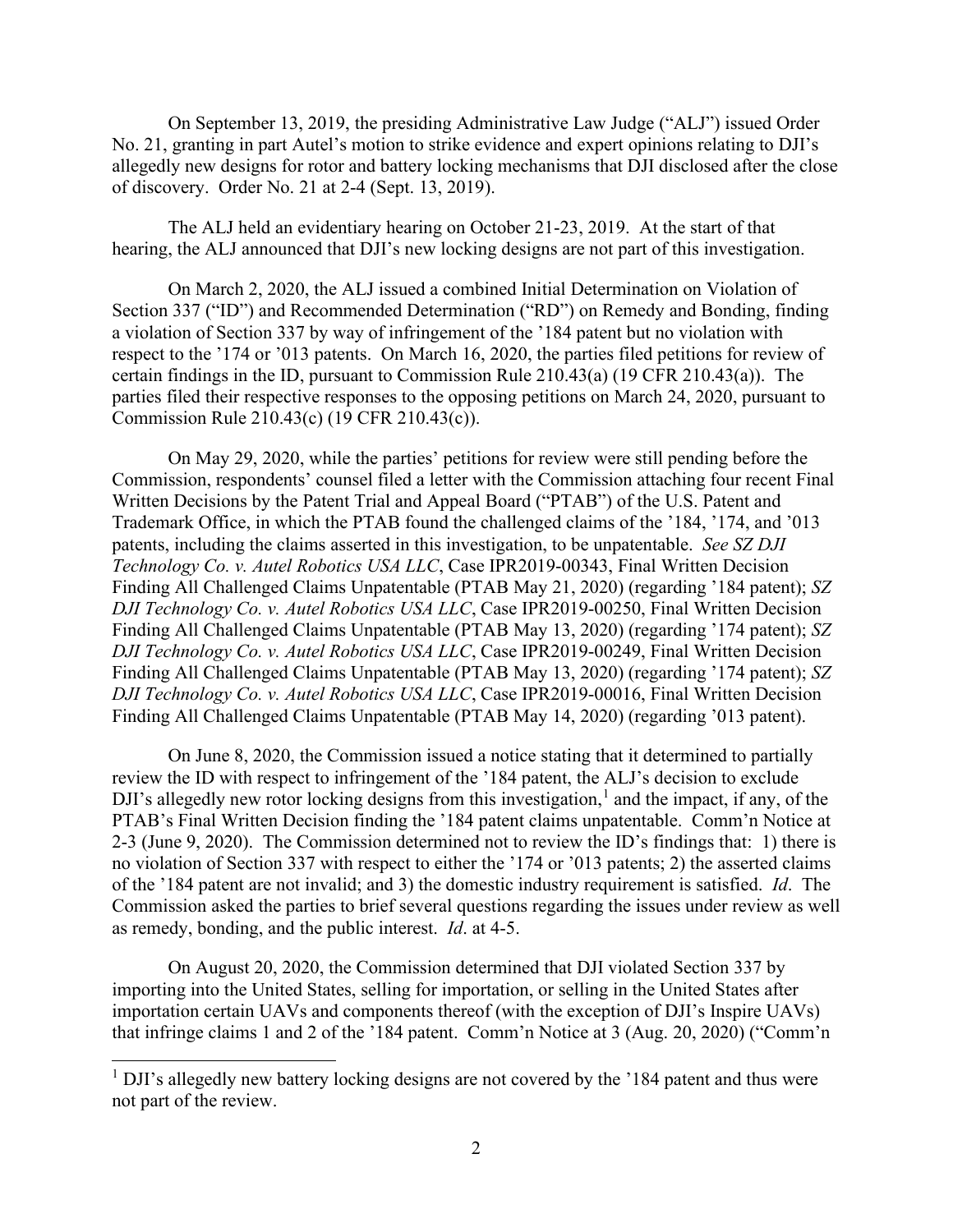Notice"); Comm'n Op. at 8-21 (Aug. 20, 2020) ("Comm'n Op."). The Commission affirmed the ALJ's decision not to adjudicate DJI's allegedly new rotor locking designs. Comm'n Notice at 3; Comm'n Op. at 21-26.

The Commission determined that the appropriate remedy is: (a) a limited exclusion order prohibiting the importation of UAVs and components thereof that are covered by claims 1 or 2 of the '184 patent; and (b) cease and desist orders against respondents iFlight and DJI Service. The Commission determined that the public interest factors enumerated in Section 337(d)(1) and (f)(1) do not preclude issuance of the limited exclusion order or cease and desist orders. The Commission also determined to set a bond in the amount of 11.5 percent of the entered value of the excluded products imported during the period of Presidential review (19 U.S.C. 1337(j)). *See*  Comm'n Notice at 3; Comm'n Op. at 26-34.

The Commission, however, determined to suspend enforcement of the limited exclusion order, cease and desist orders, and bond provision pending final resolution of the PTAB's Final Written Decision regarding the '184 patent. *See* 35 U.S.C. 318(b); *SZ DJI Techn. Co. v. Autel Robotics USA, LLC*, IPR2019-00343, Patent 9,260,184, Final Written Decision Determining All Challenged Claims Unpatentable (May 21, 2020), *on appeal sub. nom.*, *Autel Robotics USA LLC v. SZ DJI Technology Co.*, Appeal No. 20-1987 (Fed. Cir.) ("Appeal No. 20-1987"). *See*  Comm'n Notice at 4; Comm'n Op. at 35-38.

On October 16, 2020, Autel filed a notice of appeal of the Commission's determination to suspend enforcement of its remedial orders and its finding that DJI's Inspire UAVs are not infringing. The U.S. Court of Appeals for the Federal Circuit ("Federal Circuit") docketed Autel's appeal on October 21, 2020, as *Autel Robotics USA, LLC v. ITC*, Appeal No. 21-1082 ("Appeal No. 21-1082"). On December 15, 2020, the Federal Circuit ordered that Appeal No. 21-1082 shall be considered a companion case to Appeal No. 20-1987.

On November 25, 2020, DJI filed a notice of appeal of the Commission's determination that certain UAVs infringe the asserted claims of the '184 patent and that the asserted claims are not invalid over certain alleged prior art. The Federal Circuit docketed DJI's appeal on December 3, 2020 as *SZ DJI Technology Co. Ltd. v. ITC*, Appeal No. 21-1363 ("Appeal No. 21- 1363"). On December 16, 2020, the Federal Circuit consolidated Appeal Nos. 21-1363 and 21- 1082, with Appeal No. 21-1082 being designated the lead case. The appeals are still pending.

On December 4, 2020, DJI filed the subject petition to institute a modification proceeding to exempt its allegedly new, non-infringing rotors and rotor locking assemblies from the remedial orders issued in this investigation. Autel filed its opposition to DJI's petition on December 17, 2020.

Upon consideration of DJI's petition, Autel's opposition, and the record, the Commission has determined to deny DJI's petition for modification of the remedial orders. Given that the Commission has suspended its remedial orders pending resolution of the consolidated appeals before the Federal Circuit, the Commission finds that DJI's petition is premature. DJI has not identified any change in law or fact that warrants modification of the remedial orders while they remain suspended and the relevant appeals, including Appeal No. 21-1082, are still pending. Such denial is without prejudice as to DJI's ability to refile its petition for modification.